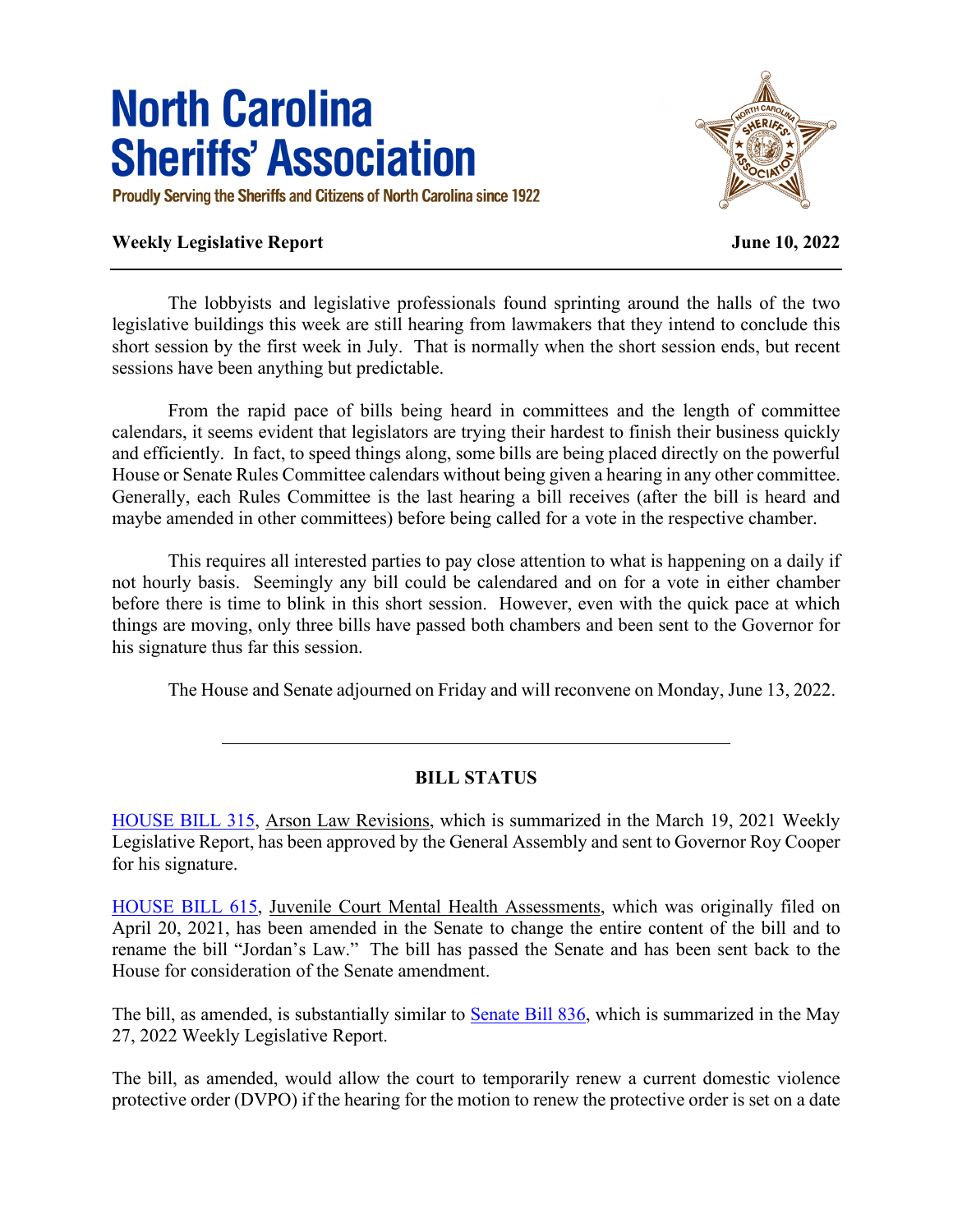after which the current protective order will have expired. This would ensure that there would not be a lapse in the legal protection provided by the order pending the renewal hearing.

The court would only be allowed to renew the current order until the date for the renewal hearing or 30 days from the date the current order is set to expire, whichever occurs first, unless both parties consent to a longer renewal. The bill, as amended, would require the clerk of court to notify the sheriff if a temporary renewal is granted and provide a copy of the temporary order to the sheriff.

The bill would also require the temporary renewal to be served in the same manner as an ex parte order issued pursuant to G.S. 50B-2 if the defendant is not personally present in court when the temporary renewal is granted. If the bill is enacted into law, the sheriff of the county where the temporary renewal is granted will be required to enter the renewal into the National Crime Information Center (NCIC) registry as, under current law, renewals of domestic violence protective orders must be promptly entered.

Currently, a person granted a DVPO could temporarily be without its protections if the court date to consider its renewal is set after the order expires.

[HOUSE BILL 1008,](https://www.ncleg.gov/BillLookUp/2021/HB1008) Clarify Sex Offender Registration, which is summarized in the May 20, 2022 Weekly Legislative Report, has passed the House with amendment and has been sent to the Senate for consideration.

[SENATE BILL 711,](https://www.ncleg.gov/BillLookUp/2021/SB711) NC Compassionate Care Act, which is summarized in the July 2, 2021 Weekly Legislative Report, has passed the Senate with amendment and has been sent to the House for consideration.

[SENATE BILL 766,](https://www.ncleg.gov/BillLookUp/2021/SB766) Organized Retail Theft, which is summarized in the June 3, 2022 Weekly Legislative Report, has passed the Senate with amendment and has been sent to the House for consideration.

[SENATE BILL 769,](https://www.ncleg.gov/BillLookUp/2021/SB769) GSC Postponement/Judicial & Execution Sales, has passed the Senate with amendment and has been sent to the House for consideration. The bill, as amended, would allow a sheriff to postpone an execution sale for up to 90 days after the original date for the sale if any of the following occur: (1) there are no bidders; (2) the number of prospective bidders is substantially decreased because of inclement weather or any other casualty; (3) there are so many others sales advertised at the same time and place as to make holding the sale impracticable; (4) the sheriff is unable to hold the sale because of illness or other reason; or (5) other good cause exists.

The bill, as amended, would allow the sheriff to postpone the sale multiple times for the abovelisted reasons as long as the total delay does not exceed 90 days. Further, it would require the sheriff to give written or oral notice of postponement to the judgment debtor.

Currently, a sheriff can only postpone the sale by up to six days, excluding Sundays, for the above-